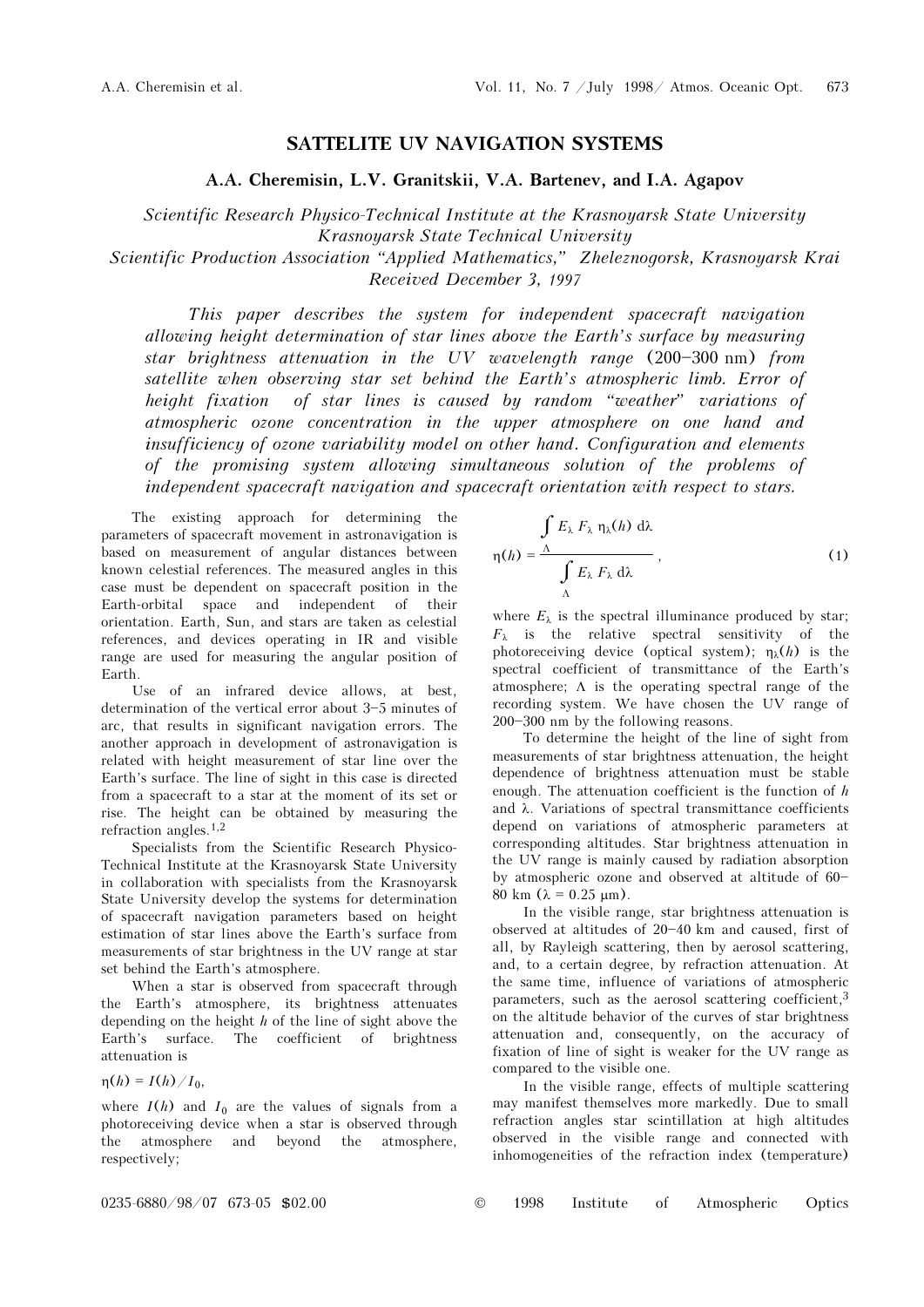in the atmosphere is not observed in the UV range.4 In the visible range, a significant correction for star line deflection should be taken into account due to large value of refraction angles as compared to the UV range. This results in additional errors connected with the refraction index variations. Besides, the brightness of the sun-illuminated part of the Earth's disk observable from a spacecraft in the UV range is several orders of magnitude smaller than in the visible one. As a consequence, the corresponding illumination background is also lower.<sup>5</sup>

Model computations were performed for curves of star brightness attenuation in the  $200 - 300$  nm UV range as functions of systematic (season and latitude) and random ("weatherB) variations of the atmospheric parameters: altitude dependence of ozone concentration,6 density of the atmosphere,7 and aerosol scattering.3 As seen from computation results, height fixation of experimental curves of star brightness attenuation in the vicinity of 60-km height results in average error not exceeding  $\pm 0.5$  km related to the influence of natural "weatherB parameters of the atmosphere. However, the regard for the diurnal behavior of the ozone concentration, comparatively poorly studied at high altitudes, from the data obtained as a result of computations within the framework of photochemical models8 results in a shift of star brightness attenuation curves of approximately 1.5 km.

With the total linear error of  $0.5-2 \text{ km}$ , the angular error of fixation of the star line of sight from the geostationary orbits is estimated as  $2-10$  sec. of arc. The correction for refraction deflection of the star line<sup>9</sup> must also be introduced, because the refraction angle at such altitudes is about several seconds of arc. Computations give small values for variations of the refraction angle due to variability of atmospheric  $parameters - their relative value is only several$ percent, and thus they do not contribute significantly into the total error.

The following area of the celestial sphere: declination from  $-3.5^{\circ}$  to  $+1.5^{\circ}$ , right ascension from 00:00 to 24:00 (the second equatorial coordinate system), was chosen as the area containing reference stars for the UV device. Selection of reference stars (U not weaker than  $+6.9<sup>m</sup>$ ) was performed from the data of the UV spectrophotometric catalogue TD1 (Ref. 10) and its addendum STD1 obtained at the French satellite TD1.

Selection of the near-equator part of the celestial sphere as an area containing reference stars is related to the fact that altitude distribution of ozone of the nearequator tropical type is most stable. The working area of the above-indicated size in declination was chosen from the wider near-equator area as the one containing the maximum number of bright stars and having their maximum total brightness as compared to other possible zones. Among 57 reference stars 8 stars are varying. If change of the absolute star brightness is not accompanied with relative change of its spectrum, then use of varying stars does not result in error, because the

measured parameter is the relative value of visible change of star brightness.

As follows from Eq. (1), for a specific device having specific spectral sensitivity  $F_{\lambda}$ , nonzero in the finite area Δλ, the altitude attenuation of star brightness is described by a virtually individual curve. The fact that altitude behavior of attenuation curves of signals from stars depends strongly on the curves of spectral sensitivity of a used photoreceiving device (as well as on the spectra of stars themselves) is seen from Fig. 1 presenting the calculated curve  $(1)$  of altitude dependence of signal attenuation for one of reference stars (No. 252 from the Catalogue,<sup>10</sup>,  $\alpha = 5^h 40.8^m$ ,  $\delta = -1^{\circ}57'$ ).



FIG. 1. Altitude dependence of brightness attenuation for the star No. 252 (Ref. 10) at its set behind the Earth's atmosphere: with regard for sensitivity of a specific photoreceiving device (1); for monochromatic radiation at  $\lambda = 255$  nm (2).

Spectral dependence of power illumination produced by the star is shown in Fig. 2. When calculating the curve 1, we used the experimental curve of spectral sensitivity of the specific photoreceiving device, which parameters allow its use in flight tests of equipment. For comparison, Fig. 1 presents the calculated altitude dependence (curve 2) of signal attenuation for a star when measuring in monochromatic light at  $\lambda = 255$  nm.



FIG. 2. Spectral dependence of power illumination  $E_{\lambda}$ produced by the star No. 252 (Ref. 10).  $F_{\lambda}$  is the relative spectral sensitivity of the specific photoreceiving device.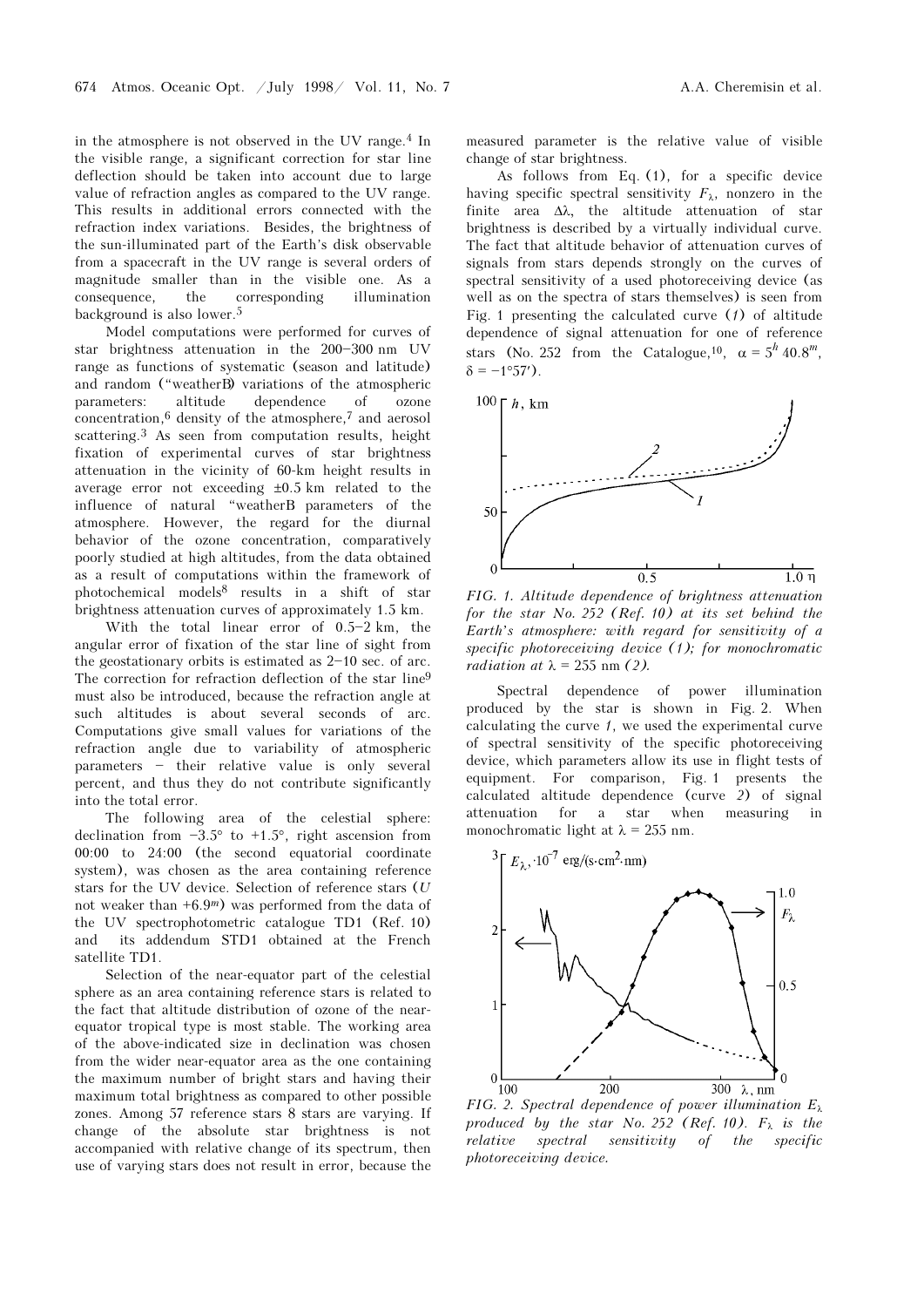Onboard software for providing for the independent navigation contains two main algorithms for determining the height of star line of sight. The first algorithm serves for height computation from the forecasted position of a satellite determined with regard for values of all geopotential perturbations with the required accuracy. This algorithm is exact numerical algorithm. The second algorithm computes the height from the observation data on star brightness attenuation from a satellite. In the case, when curves of star brightness attenuation calculated at this stage based on the available atmospheric models have a systematic error, systematic errors in height estimation of the line of sight arise for all observed stars, i.e. the measurement errors correlate with each other. As known,11 in independent navigation based on measurement of star heights above the horizon, if errors of height estimation are independent and distributed by the normal law with zero mathematical expectation, then operation of the navigation filter is characterized by the fact that rms errors in determination of orbit elements are proportional to the error of single measurements of a height and inversely proportional to  $\sqrt{N}$ , where N is the number of star observations. If errors of star height measurements correlate with each other, then, in the worst case, accuracy of determination of navigation parameters does not become better with the increasing number of reference star observations.

To work out the technical and methodical aspects of the considered method for determination of spacecraft navigation parameters, the special experimental equipment and the program were elaborated for performing experiments from onboard a geostationary satellite.

From the methodical point of view, the experiments are aimed at refinement of the average altitude behavior of the star brightness attenuation curves in comparison with the model curves, experimental estimation of the value of their variations, elaboration of algorithms for determination of spacecraft navigation parameters, and experimental estimation of the total error of this technique.

In the future, at the next stage of development, we plan to create the system allowing the simultaneous solution, in the independent mode, of both the problem of spacecraft navigation and the problem of high-frequency orientation of a spacecraft with respect to stars. The system is characterized by small size, weight, and energy consumption, as well as high accuracy. It is the system of celestial field sensors operating in the UV and visible ranges under control of a special video processor.

Figure 3 presents the scheme of wide-angle optical star sensor for independent navigation and orientation of a spacecraft. In accordance with calculation data, sensor of the Cassegrenian meniscus system possesses high image quality (for the field  $2\omega \sim 7^{\circ}$ , spot size of a point source image does not exceed 10 μm). The sensor can work with any photoreceiving device, it possesses a plane field of view, and its production is technological (all surfaces are spherical). Meniscus is made of melted quartz with pass band up to 200 nm. The objective diameter is  $D = 42.5$  mm, the equivalent focus length is  $F = 164.5$  mm, light intensity is  $A = 3.87$ . The proposed size of the matrix photoreceiving device (MPhRD) is  $1000 \times 1000$  pixels.



FIG. 3. Optical scheme of the wide-angle sensor: shade with a system of diaphragms (1); Cassegrenian meniscus telescope (2); meniscus (3); secondary mirror  $(4)$ ; primary mirror  $(5)$ ; unit of the photoreceiving device (6): matrix photoreceiving device (7); control board of the matrix photoreceiving device (8).

Photosensitive CCD matrix with the number of elements  $2048 \times 2048$  was developed abroad for the problems of astronomy.12 For more confident determination of star brightness, star images are suggested to be defocused.13 According to calculations, spots  $60-80$  Um in size  $(3-4$  pixels of MPhRD) have angular size about 2 minutes of arc. At the supposed SNR, the methods of mathematical processing allow determination of the position of image center for stars of the 4th stellar magnitude accurate to a fraction of a pixel (∼ 0.15 pixel). Accuracy of angle determination can increase by an order of magnitude in this case. The sensor can operate in both UV and visible spectral ranges. MPhRD in this case must be sensitive to UV radiation and equipped with special light filters providing for powerful suppression of visible radiation. Shade construction allows star observation at the distance more than 30° from the Sun. Sensor weight is about 2 kg, power consumption is 3 W.

Figure 4 shows composition and configuration of the system for independent navigation and highaccuracy navigation of a spacecraft. As seen from Fig. 4, the system includes two 7° UV sensors directed at the equator region and intended to perform the function of navigation parameters determination from the measurement data on star brightness attenuation at star set behind the Earth's atmosphere. They also can perform the function of orientation based on a celestial sky frame. Use of two UV sensors directed at the Earth's edge is the system guaranty in addition to the possibility of star attenuation observation during most of a day. Failure of one sensor decreases the resulting accuracy (time) of navigation parameters determination within allowable limits. The sensors 3 and 4 are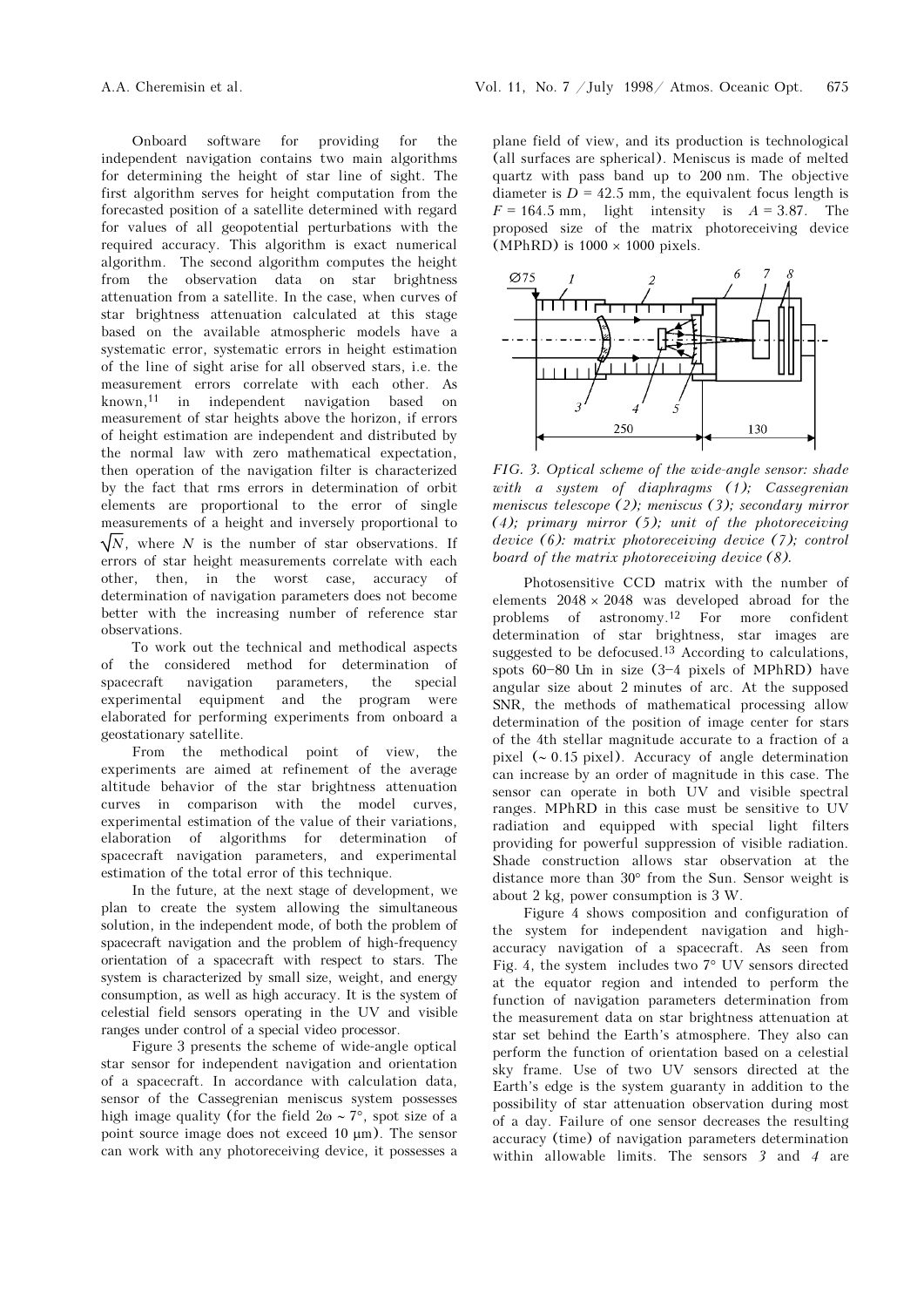designed for spacecraft orientation with reference to stars. Use of a sensor directed at the Pole star allows high-accuracy determination of spacecraft orientation parameters continuously 24 hours a day, because the group of sensors 1, 2, and sensor 4 are directed approximately normal to each other and cannot be dazzled by the Sun at the same time. The fact that the sensors are oriented in the directions of three normal axes is system guaranty when solving the orientation problems. Failure of a sensor in one direction does not make impossible determination of spacecraft orientation parameters. In addition, any of the four sensors allow three-axes spacecraft orientation based on a celestial sky frame but with somewhat lower accuracy.



FIG. 4. Block diagram for spacecraft independent navigation and orientation: star field sensors  $(1 - 4)$ : UV sensors directed to the equator region (1, 2), sensor (UV or visible) directed at the Pole star (3), sensor (UV or visible) with axis parallel to the spacecraft velocity vector (4); electronic unit (5): video processor (6), unit for control over sensors (7), unit for mating with onboard telemetric system of a spacecraft  $(8)$ ; power supply unit  $(9)$ .

The structure of the electronic unit provides for a single functional solution to the problems of navigation and orientation. Every sensor is equipped with the control scheme (video signal generation) from matrices of PhRD sensor of  $1000 \times 1000$  (elements). All sensors are connected with the same electronic unit separately arranged onboard a spacecraft. This electronic unit comprises of the special processor for video information processing (either Russian video processor of 1815 type or preferentially Texas Instruments processor), as well as the processor (1806 type) for control over the equipment and connection with onboard computer and other systems. The main functions of the special video processor are determined by the processing structure of a celestial sky frame.

Processing of a frame includes: equalizing, i.e. referring of signal intensity values for image elements to one average value of sensitivity; filtration and optimal linear detection of 2D pulses of star images; correction, i.e. compensation for image distortions caused by field aberrations, first of all, lens distortion and coma; recognition. The recognition procedure

includes separation of a brightest star on a frame; calculation of the vector of attributes that is central distances (distances between the reference star on a frame and other less bright stars taken in the order of decreasing brightness); identification that is searching for such area of the celestial sky among reference areas that most closely coincides with the initial area. Position of the recognized area of the celestial sky as compared to the reference one serves as a basis for determination of spacecraft orientation parameters (pitch, yaw, bank) and identification of reference stars.

As follows from the results of statistical experiments we conducted, the central distances as a vector of indications for identification of a celestial sky area by the set of characteristics  $-$  simultaneous resistance to average and maximum errors of determination of star center  $coordinates$  - are highly competitive with such indications as angular distances between stars.<sup>13</sup> However, the central distances are also more resistant to inaccuracy of brightness determination and to the presence of excess stars in a frame or loss of real stars. This factor is important, because many navigation stars are varying and falling of space debris particles within a frame is also possible.14 The computations were performed based on the data from the Smithsonian Astrophysical Observatory Star Catalog.<sup>15</sup>

Thus, the system of celestial field sensors operating in the UV and visible spectral ranges under control of the special video processor can solve simultaneously the problems of independent navigation and orientation of a spacecraft. The system has relatively small size, mass, and energy consumption.

## **REFERENCES**

1. M.A. Chory., D.P. Hoffman., C.S. Major, and V.A. Spektor, AIAA Pap., No. 1826 (1984).

2. R. Goundley, R. White, and E. Gai, Journal of Curdance, Control and Dynamics 7, No. 2 (1984).

3. G.M. Krekov and S.G. Zvenigorodskii, Optical Model of the Middle Atmosphere (Nauka, Novosibirsk, 1990), 278 pp.

4. A.P. Aleksandrov, G.M. Grechko, A.S. Gurvich, et al., Fiz. Atmos. Okeana 26, No. 1, 5-16 (1990).

5. L.V. Granitskii, A.A. Cheremisin, V.A. Bartenev, and A.M. Il'inykh, Atmos. Oceanic Opt., in press.

6. G.M. Keating, D.T. Young, and M.C. Pitts, Adv. Space Res. 7, No. 10, (10)105-(10)115 (1987).

7. A.A. Ramazov and Yu.G. Sikharulidze, "Global Model of Density Variations of the Earth's Atmosphere,B Preprint No. 73, Institute of Applied Mathematics, Moscow (1979), 30 pp.

8. J.R. Herman, J. Geophys. Res. 84, No. 7, 3701-3710 (1979).

9. A.L. Ostrovskii., B.M. Dzhuman, F.D. Zabolotskii, and N.I. Kravtsov, Regard for Atmospheric Influence on Astronomic Geodesic Measurements (Nedra, Moscow, 1990), 235 pp.